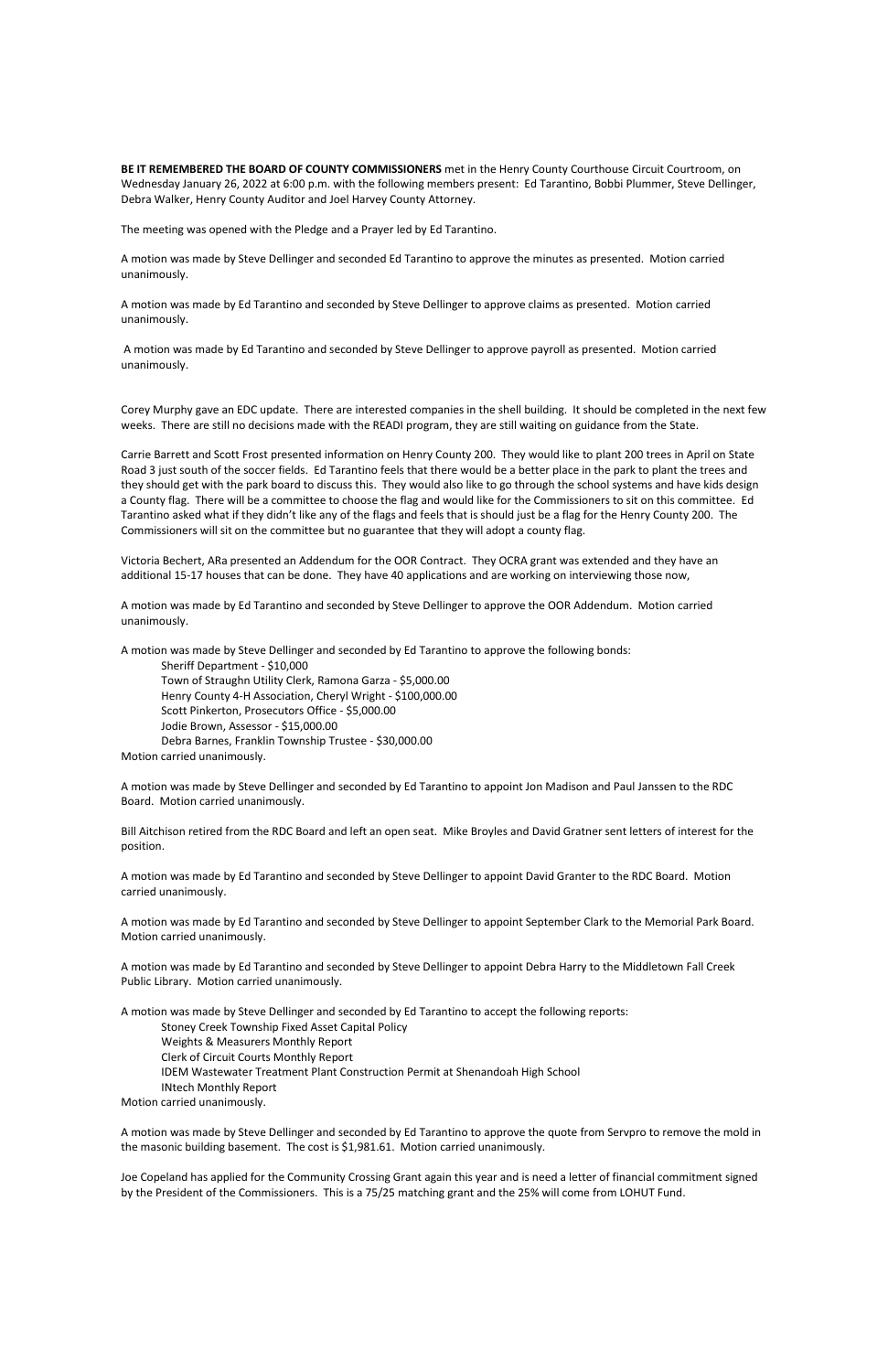A motion was made by Steve Dellinger and seconded by Ed Tarantino to approve the Financial Letter to the State for the Community Crossings Grant. Motion carried unanimously.

Quotes were presented to purchase pipe for the Highway Department. Quotes were from Triad \$37,492.50 and Nucor \$32,218.50.

A motion was made by Steve Dellinger and seconded by Ed Tarantino to approve the quote from Nucor for \$32,218.50. Motion carried unanimously.

A motion was made by Steve Dellinger and seconded by Ed Tarantino to allow Joe Copeland to proceed with sending information to the State to add a turn lane at State Road 3 and 300 S. Motion carried unanimously.

A motion was made by Ed Tarantino and seconded by Steve Dellinger to approve Resolution No.: 2022-01-26-001, A Resolution Amending Henry County's Written Plan for the Expenditure of Coronavirus Local Fiscal Recovery Funds. Motion carried unanimously.

### **RESOLUTION NO.: 2022-01-26-001**

## **A RESOLUTION AMENDING HENRY COUNTY'S WRITTEN PLAN FOR THE EXPENDITURE OF CORONAVIRUS LOCAL FISCAL RECOVERY FUNDS**

**WHEREAS,** the American Rescue Plan Act of 2021 ("ARP"), was enacted on March 11, 2021;

**WHEREAS**, ARP, among other things, established a Coronavirus Local Fiscal Recovery Fund, which provides for the disbursement of revenue from the United States Treasury to local governmental units to assist local governmental units in remedying the negative fiscal impacts stemming from the COVID 19 Public Health Emergency; and

**WHEREAS,** the Coronavirus Local Fiscal Recovery Fund, established under 42 U.S.C. § 803, provides for distribution of revenue to counties throughout the United States.; and

**SEVERABILITY:** Any provision herein contained which is found by a court of competent jurisdiction to be unlawful, or which by operation of law shall be deemed unenforceable, shall be omitted, but the rest and remainder of this resolution, to the extent feasible, shall remain in full force and effect.

**WHEREAS,** revenue received from the Coronavirus Local Fiscal Recovery Fund may only be utilized for the specified purposes set forth in 42 U.S.C. § 803 (c); and

ADOPTED BY THE BOARD OF COMMISSIONERS OF HENRY COUNTY, INDIANA, THIS  $26^{\rm th}$  DAY OF January, 2022.

**WHEREAS,** on November 17, 2021, the Board of Commissioners of Henry County adopted Resolution 2021- 11-17-013, in which it established a written plan for expenditure of sums received through the Coronavirus Local Fiscal Recovery Fund and allocated the sum of one million dollars (\$1,000,000.00) to contribute to the cost of improving the sanitary sewer line that will serve the new Henry County Jail and Rehabilitation Center; and

**WHEREAS,** the Board of Commissioners wishes to amend the written plan for expenditure to provide for additional uses of revenue received through the Coronavirus Local Fiscal Recovery Fund.

**NOW THEREFORE, BE IT RESOLVED,** by the Board of Commissioners of Henry County, Indiana, as follows:

1. Henry County hereby adopts the written plan for expenditure of revenue received from the Coronavirus Local Fiscal Recovery Fund, as set forth on the attached "Exhibit A."

2. The remaining sums received by Henry County through the Coronavirus Local Fiscal Recovery Fund may be utilized for any of the purposes set forth in 42 U.S.C. § 803 (c). The written plan for expenditure will be amended from time to time as determined by the Board of Commissioners of Henry County in advance of any other expenditures.

**REPEALER:** All resolutions or parts of resolutions in conflict herewith are hereby repealed.

\_\_\_\_\_\_\_\_\_\_\_\_\_\_\_\_\_\_\_\_\_\_\_\_\_\_\_\_\_\_\_\_\_\_

\_\_\_\_\_\_\_\_\_\_\_\_\_\_\_\_\_\_\_\_\_\_\_\_\_\_\_\_\_\_\_\_\_\_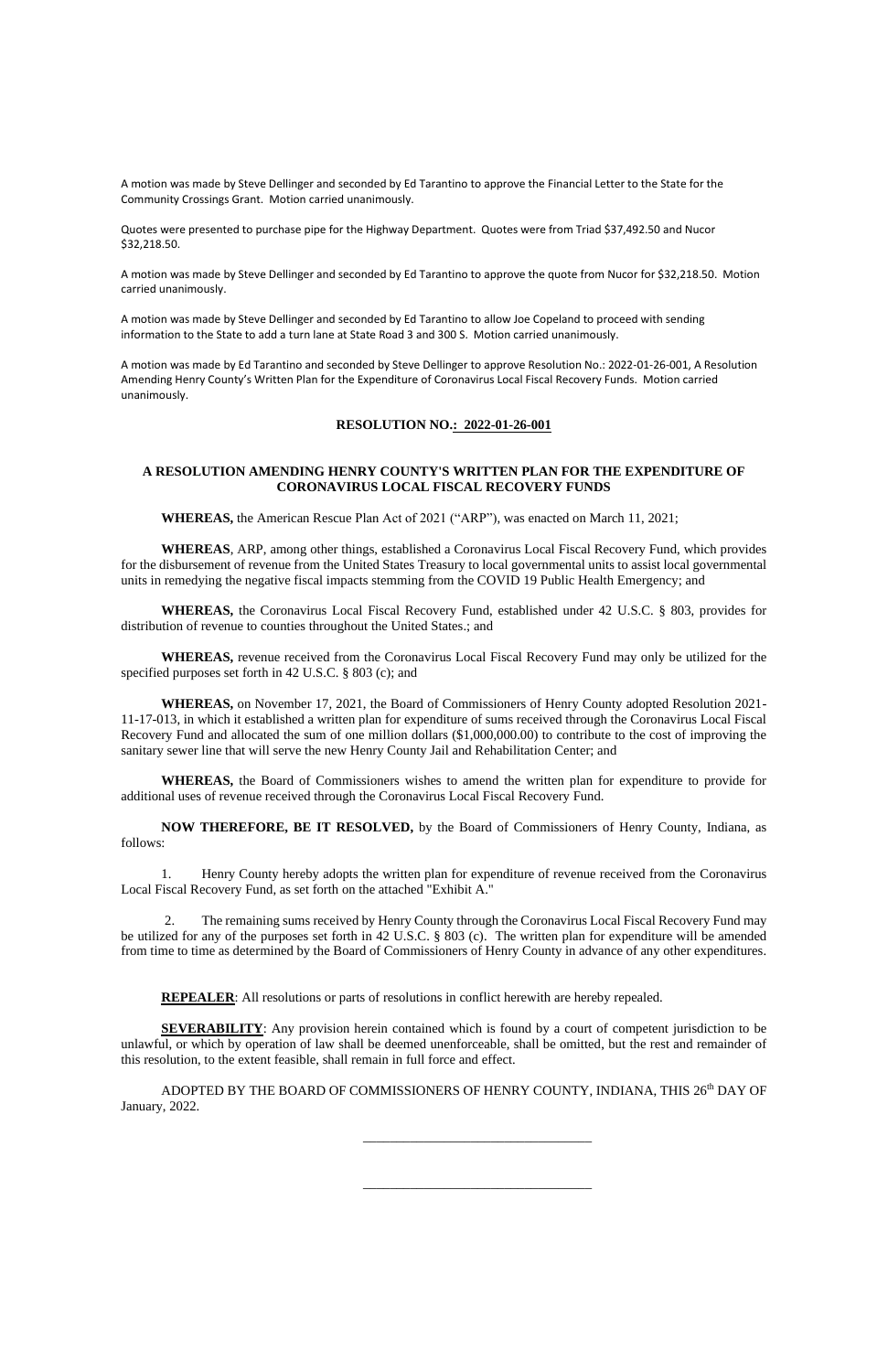ATTEST:

County Auditor

APPROVED, by the County Council of Henry County, Indiana, this 27th day January, 2022, by a vote of 7 (ayes) to 0 (nays).

# COUNTY COUNCIL OF HENRY COUNTY, INDIANA

President

ATTEST:

Debra G. Walker, County Auditor